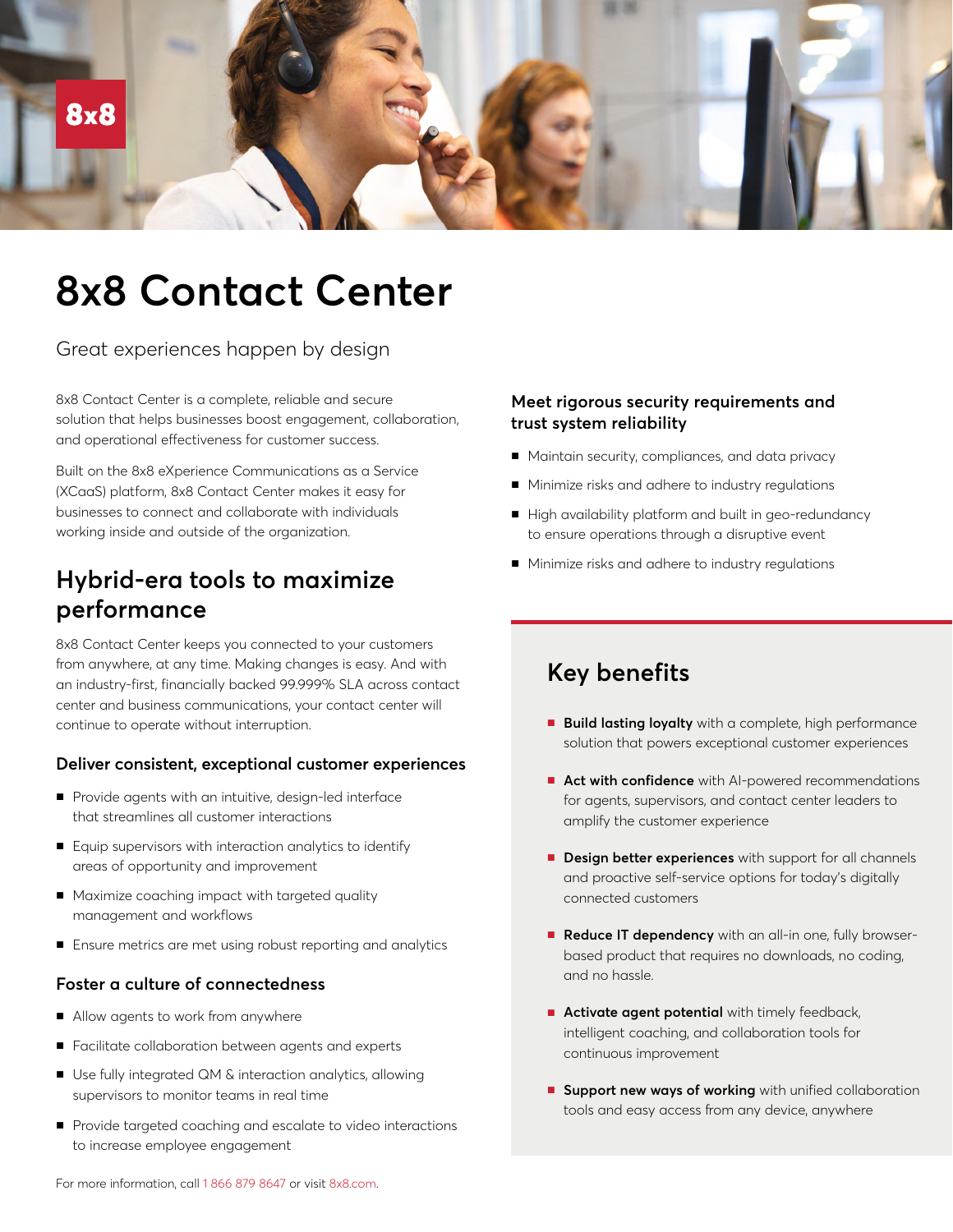# **Journey orchestration**

### **Omnichannel Automatic Contact Distributor (ACD)**

- Route every contact to the best possible agent
- Drive higher first-contact resolution with skills-based routing
- Easily and quickly modify routing flows without IT support

#### **Intelligent IVR & VA**

- Provide intelligent self-service options using NLU/NLP, machine learning, and voice biometrics
- Design frictionless experiences with visual drag-and-drop flow designer
- Take control of the customer journey with highly customizable conversational AI for voice and chat interactions

#### **Digital Channels**

- Support digital-first customers via email, chat, social, SMS, and messaging apps
- Simplify the agent experience within the intuitive, seamless handling of all interactions from a single pane of glass
- Ensure continuity across all digital channels with automated, adaptive workflows
- Holistic reporting across all channels delivers a simplified, single source of truth.

#### **Auto Dialer**

- Preview, progressive, and predictive for faster handling of campaign lists
- Improve utilization of agent time
- Achieve higher connection rates

#### **Native CRM & CRM Integrations**

- Consolidate applications and customer data with 8x8 Native CRM
- Integrate out-of-the-box with Salesforce, Zendesk, and +20 more
- Build other integrations with 8x8 Dynamic Integration Framework

# **Reporting & Analytics**

#### **Contact Center Analytics**

- Comprehensive data for better contact center performance
- Proactively identify root cause concerns
- Customize reports, dashboards, and metrics

#### **Customer Experience Analytics**

- View every step of the customer journey
- Reveal patterns and trends
- Boost customer loyalty by rectifying sources of dissatisfaction

#### **Customer Survey**

- Gather unbiased feedback from customers immediately following an interaction.
- Easily associate customer insights with their corresponding agent for better context.
- Share valuable customer feedback with agents for improved communication.
- Grow your agents' skills more efficiently with customer feedback dashboards.